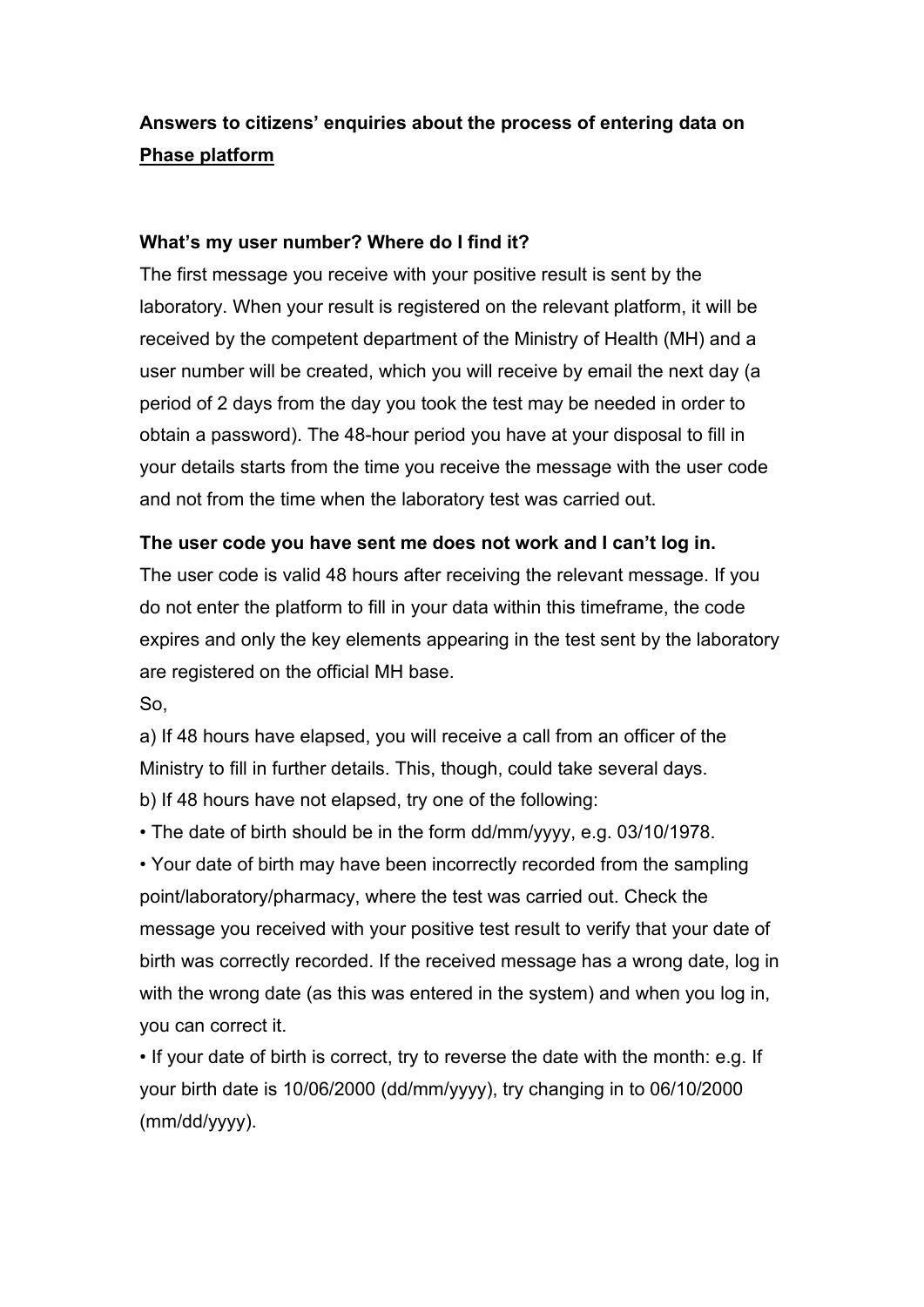### **I had a positive result, but have not received the codes. When will you send them?**

When your result is registered on the relevant platform, it will be received by the competent department of the Ministry of Health and a user number will be created, which you will receive by email the next day. Therefore, this can take a day or two after you get informed of your positive result.

## **I cannot make my declaration via my phone or I do not have internet access.**

It is easier to use the platform via a computer. However, your declaration can be completed via any device (laptop, computer, mobile, tablet) and any software (android, iOS). Any person who has your consent can complete the declaration on your behalf, as long as you provide him/her your user number, date of birth and the one-time password that will be sent on your mobile phone when he/she connects with the platform. In such a case, the person you have assigned will have to fill in your details on the platform.

# **My date of birth was wrongly written in the message that says I am positive. How can it be fixed, so that I can log in to the platform.**

Enter the platform with the date of birth indicated in the message (even if it is the wrong one). You can fix it yourself, after you enter.

### **I keep receiving passwords on my phone and none works.**

Enter the password sent to you in the message you received from the MH. Once you have entered your date of birth, you will be asked to enter a unique number (OTP). Then, you will receive a message on your mobile phone with a one-time password. Register it in order to proceed. If you click on the "Start here" multiple times, you will be sent the corresponding unique numbers. Register the last one you have received.

### **An OTP has been sent to me, I entered it, but I can't proceed.**

The single-use password (OTP) is valid for a few seconds. Enter it as soon as you receive it. If the time passes, you must press again the Start here button, and then a new password will be sent to you.

## **I pressed "save" and I'm trying to get back in. Which one of all the passwords do I use?**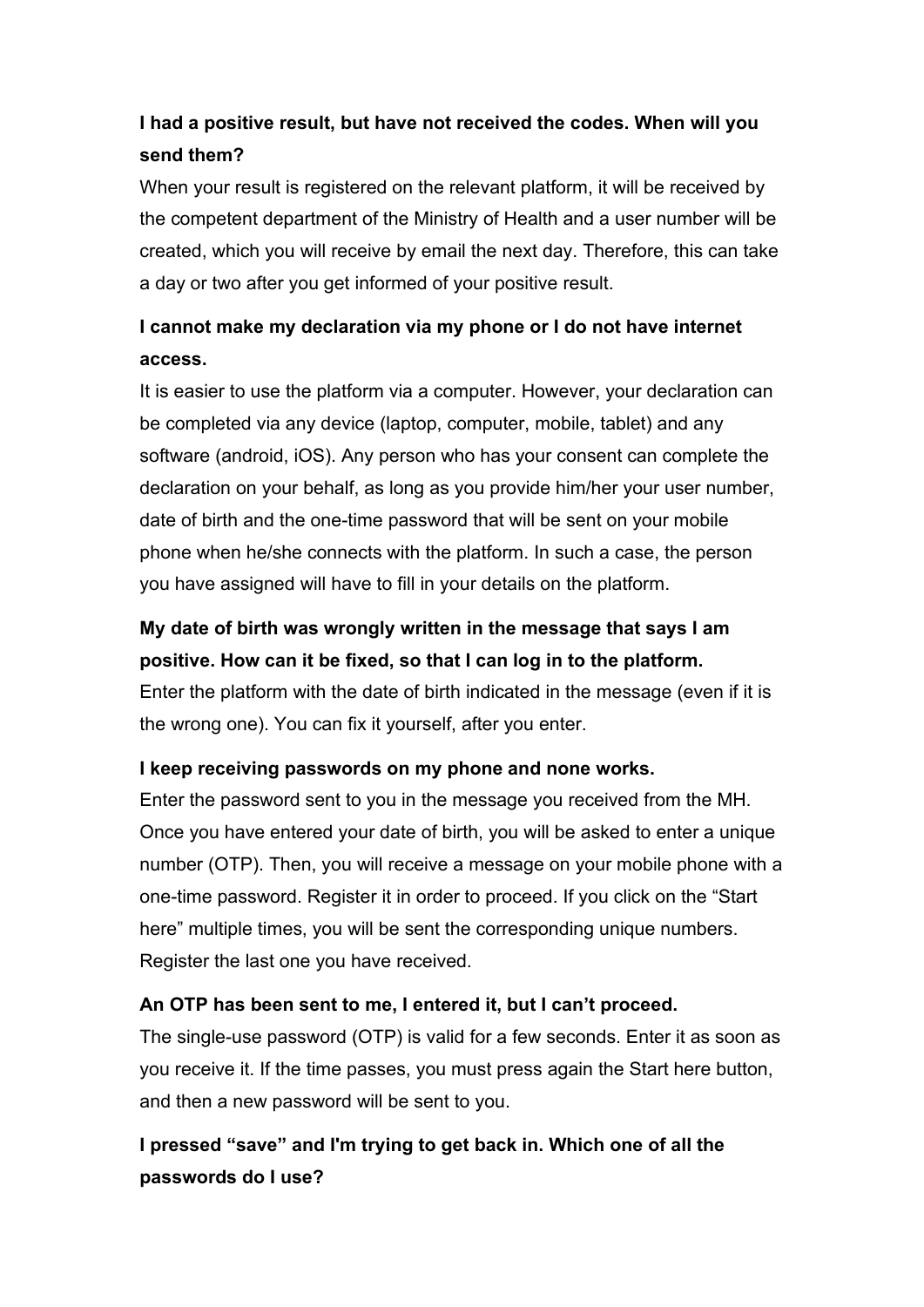You will repeat the process of entering on the platform with the user number, your date of birth and the new OTP that will be sent to you, after you have entered the other two items and press the Start here button.

#### **It doesn't submit.**

Check that you have filled in the mandatory fields (marked with \*) on all tabs. When you proceed with submission (Submit), the fields that you have not filled in and which are mandatory will be marked in red at the top of the page.

### **I'm trying to submit my declaration, after completing it a while ago and nothing happens.**

If you leave the platform inactive for a long time, it is automatically disconnected, therefore you cannot proceed. Press refresh and re-enter your codes and the new OTP. If you hadn't been able to press "save**"**, the information you have already entered has unfortunately been lost and you will have to fill in all the fields again. Remember to temporarily save if you will interrupt again, or Submit when you finish completing your declaration. If the declaration is successfully submitted, then a message of successful submission will appear.

### **How do I know that my declaration has been successfully submitted? Will I get an sms?**

Once a message of successful submission appears on the platform, it means that the submission has been completed. You won't get a message or copy. In addition, if you have entered your email in the corresponding field of the declaration, then you will also receive an email with the instructions for your self-isolation.

### **Why does it not allow me to submit/save my declaration, while it allows me to proceed and every step turns green as I do so?**

The green colour is not an indication that this step has been completed correctly. It allows you to proceed, so you can fill in information in the other fields. If you have left mandatory fields empty, it will point them to you when you reach the last step and try to Submit. You can temporarily save an incomplete declaration and return later (within the predefined 48 hours), to edit it and Submit it.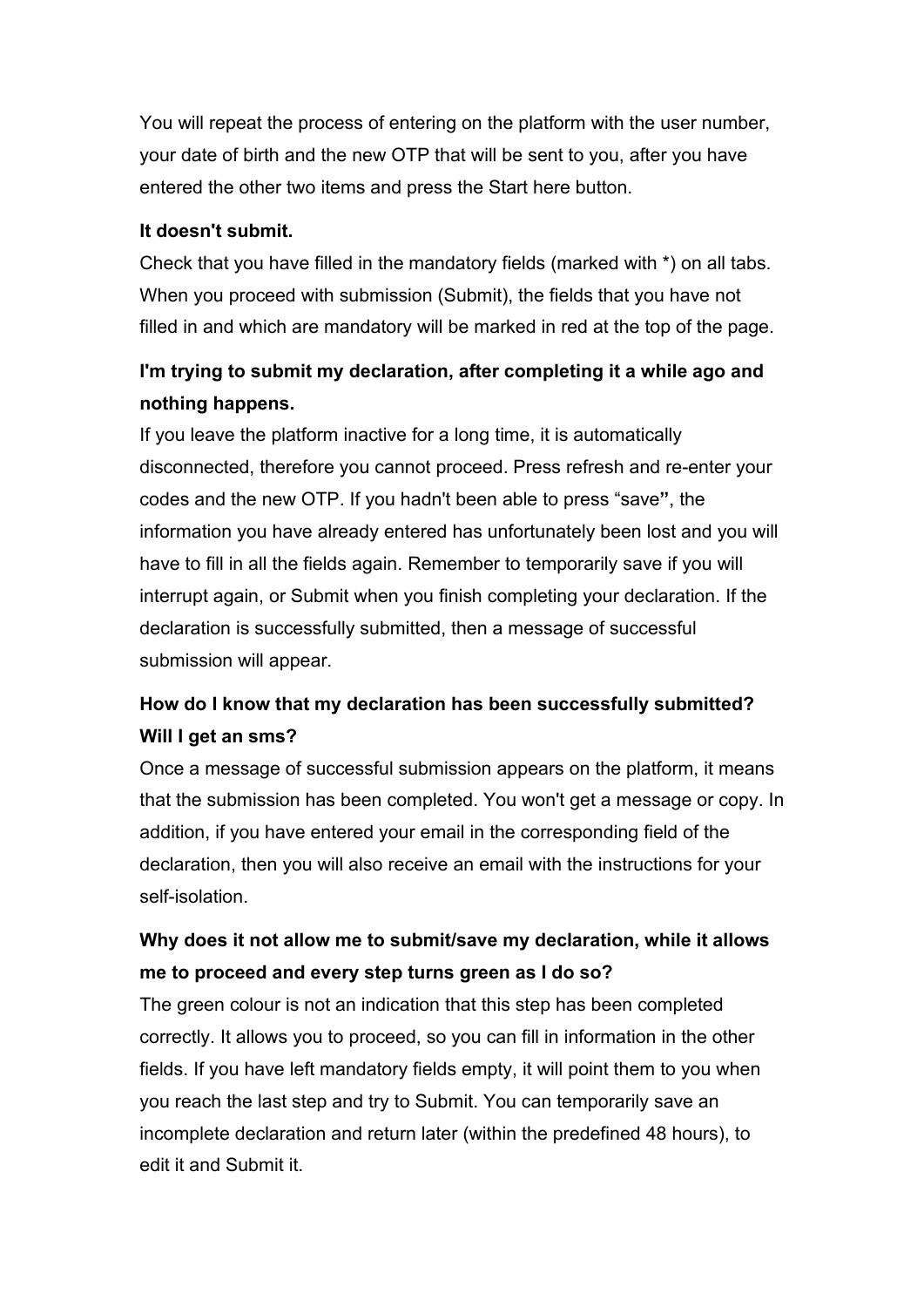## **If I don't have all the information, can I save what I filled in and return to fill in the rest?**

Yes, you can. You pass through all the steps until you reach Step 8. At this step you can temporarily save, by selecting NO at the point "Are you ready to submit your form?". You can return later to fill in all the fields and proceed to submission by choosing "Submit".

### **What is the use of "save"?**

The purpose of "**save"** is to save any information you have filled in until that time, in case you need to interrupt the completion of your declaration for any reason, even if you have not completed all the steps of the declaration, so that they can be saved in the system and you can complete your declaration at another time. In addition, if you need help from the telephone lines, provided that you have saved your declaration, the operator you contact will be able to see what you have already filled in and point out where there is a problem with your declaration.

### **I have pressed "save". Where can I find my saved declaration now?**

When you log in to the platform again (using the same user number that was originally sent to you by the Ministry of Health and your date of birth, but with the new one-time code that will be sent to the mobile phone of the positive case), you will find all the data you have stored online on the Phase platform and not in a folder on your device.

**I have pressed "save" and my passwords have expired without being able to submit. Can the Ministry of Health see the information I filled in?** No. In order for your information to be transferred to the national database of the, Ministry of Health you will need to Submit. Otherwise, only the initial data (name, ID number, date of birth and date of sampling) will be automatically transferred and you will be contacted by an officer of the Ministry in the next few days requesting further information.

## **QUESTIONS RELATED TO THE COMPLETION OF YOUR PERSONAL INFORMATION ONTHE PLATFORM**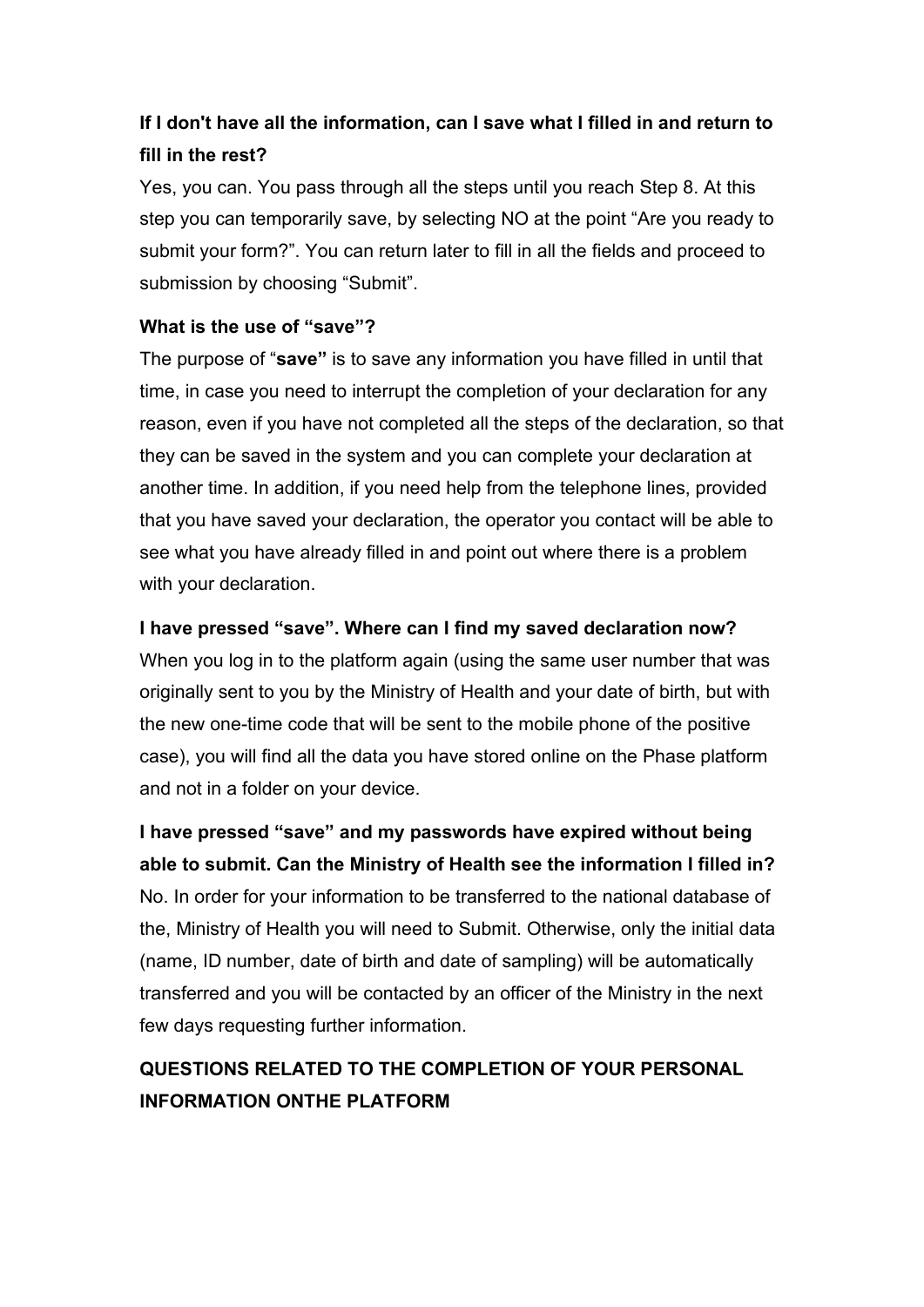### **Which fields are mandatory? The ones with a blue symbol next to them or the ones with a star**

Everything marked with a star "\*". The blue symbol "I" is for explanations.

### **I'm trying to edit my name in English because it is wrongly written. But I am not permitted to edit it.**

In order to be able to write in this field, your keyboard must be in English and you must write in capital letters.

### **What does the "isolation" option mean in Step 7?**

It means whether you will isolate at home alone or with others, even if they are in different rooms.

### **What do I write in the field "Departure Country" in Step 4?**

The country of departure is the country from which you left to come to Cyprus. The departure date, flight data and the passenger seat are also relevant for this flight.

## **I'm trying to submit and it takes me to Step 5. Since I am unemployed/ I am working online, why should I fill it in?**

This field is mandatory. You must fill in information regarding your status, whatever it may be (UNEMPLOYED, STUDENT, TODDLER INFANT, PENSIONER, ETC.), even if you have not been, for some time, at your workplace.

# **I completed the field marked Education (for students/teachers/other school staff), but the system does not allow me to submit and takes me back to Step 5.**

The employment field is mandatory. You must fill in your status (TEACHER, PUPIL, STUDENT, CLEANER, SECRETARY, ETC.) and then fill in the information required in the Education tab.

### **I can't find my doctor in the system.**

Try with your doctor's name, surname, phone number or even your doctor's (d-) code if you know it. But just give one value at a time (name or surname or code- not more than one). Try using the first name or surname also with Greek characters, if not with Latin characters.